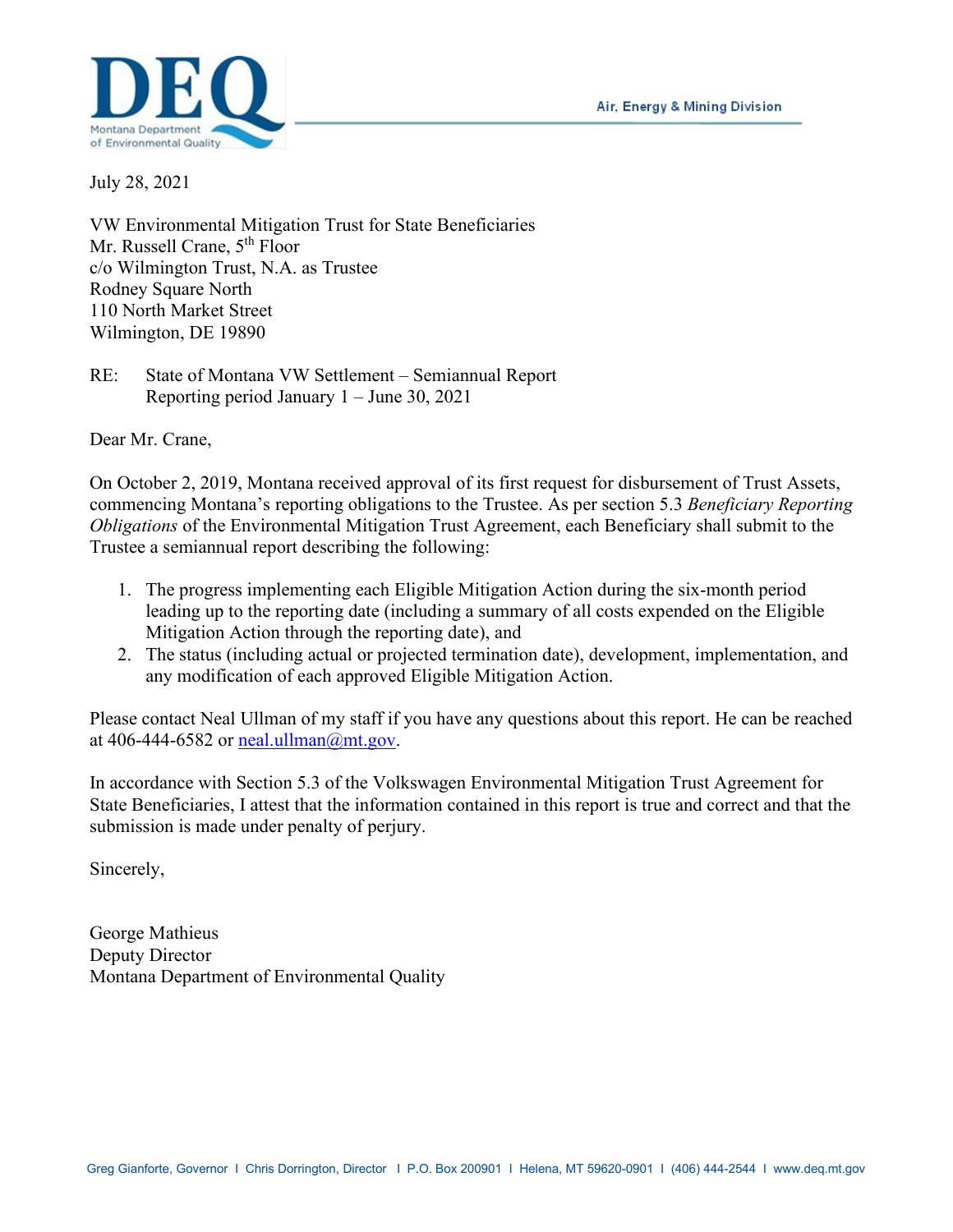| Beneficiary                             | Montana Department of Environmental Quality  |  |
|-----------------------------------------|----------------------------------------------|--|
| <b>Eligible Mitigation Action Title</b> | EMA 2: Class 4-8 School Bus, Shuttle Bus, or |  |
|                                         | <b>Transit Bus</b>                           |  |
| <b>Reporting Period Covered</b>         | 01/01/2021-06/30/2021                        |  |

| <b>Project Budget</b>                                                                         |                                                          |                                                  |                               |             |
|-----------------------------------------------------------------------------------------------|----------------------------------------------------------|--------------------------------------------------|-------------------------------|-------------|
| <b>Budget Category</b>                                                                        | Share of Total<br>Budget to be<br>Funded by the<br>Trust | Cost-Share to be<br>paid by Project<br>Recipient | <b>Total Budget</b><br>Amount | Expended    |
| Transit Buses &<br>Charging<br>Infrastructure                                                 | \$2,000,000                                              | \$1,523,346                                      | \$3,523,346                   | \$0         |
| Administrative<br>Costs (Program<br>planning,<br>development,<br>outreach,<br>administration) | \$75,000                                                 | \$0                                              | \$75,000                      | \$56,729.36 |
| Project Totals                                                                                | \$2,075,000                                              | \$1,523,346                                      | \$3,598,346                   | \$56,729.36 |

*\* Total administrative expenses include \$1,422.29 of administrative expenses incurred in September 2019 in accordance with Montana's mitigation plan.*

**Narrative**: The Montana Department of Environmental Quality (DEQ) posted a Request for Applications (RFA) in January 2019 for the Clean Transit Bus program, offering up to \$2,500,000 to provide reimbursement funding for eligible transit bus replacement projects. The purpose of this program is to support the overall goal of the Volkswagen Environmental Mitigation Trust (EMT), reduction of mobile source NOx emissions, while also achieving the goals outlined in Montana's Volkswagen EMT Beneficiary Mitigation Plan, and the Class 4-8 School Bus, Shuttle Bus, or Transit Bus Eligible Mitigation Action. The program is to fund the replacement of 2009 engine model year or older class 4-8 transit buses with new all-electric, diesel hybrid, compressed natural gas, or propane transit buses.

In 2019, the Clean Transit Bus program received two applications in two grant rounds for a total of \$2,000,000 to fund the replacement of four diesel transit buses with electric-powered transit buses and associated charging infrastructure. As of this semiannual report, a contract has been signed with both successful applicants, the Missoula Urban Transportation District (MUTD), to replace two diesel transit buses with electric-powered transit buses and to purchase charging infrastructure, and the University of Montana (UM), to replace two diesel transit buses with electric-powered transit buses and to purchase charging infrastructure.

DEQ's contract with MUTD requires that the mitigation action be completed by August 21, 2021. DEQ's contract with UM requires that the mitigation action be completed by October 31, 2022.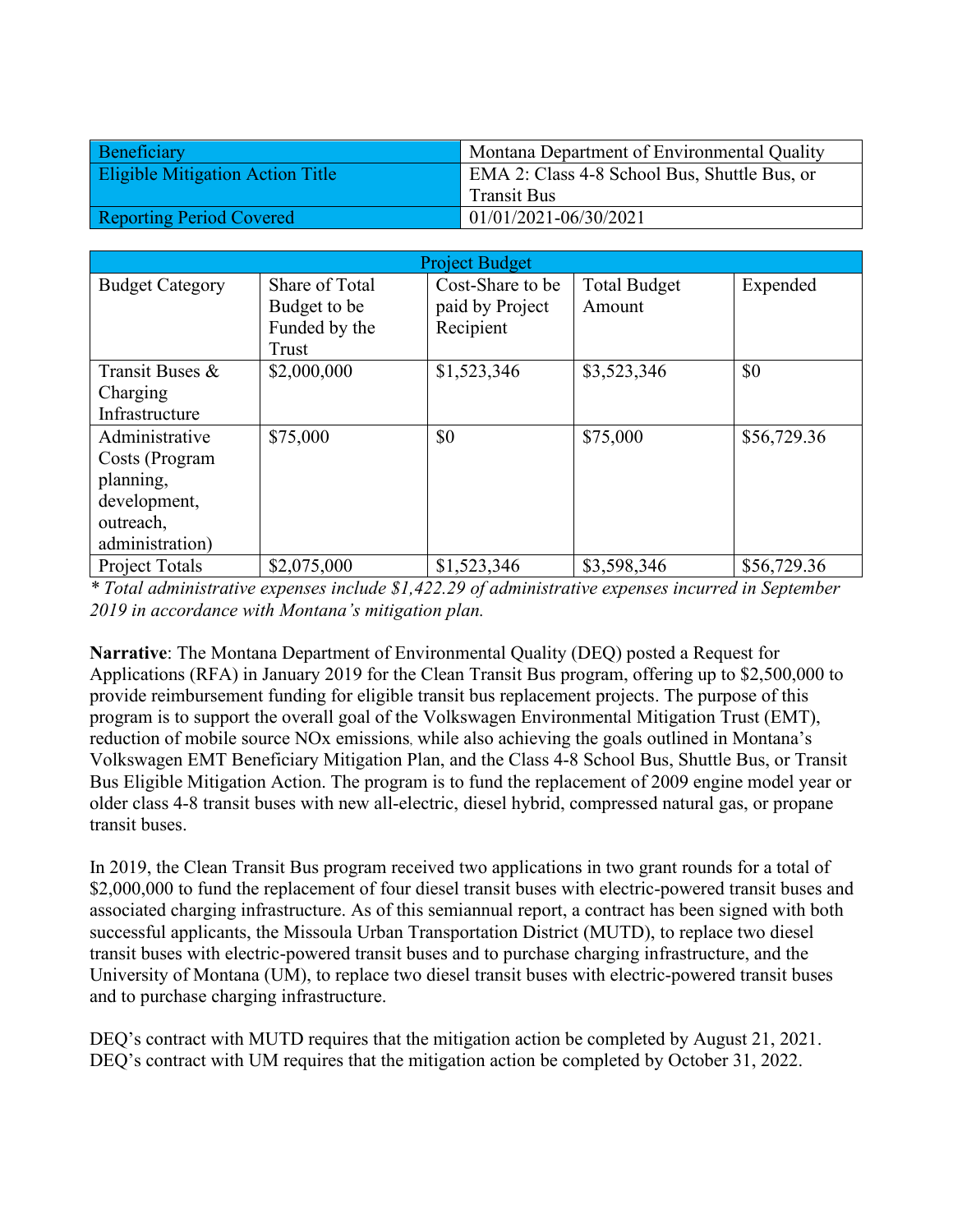| Beneficiary                             | Montana Department of Environmental Quality    |  |
|-----------------------------------------|------------------------------------------------|--|
| <b>Eligible Mitigation Action Title</b> | EMA 9: Light Duty Zero Emission Vehicle Supply |  |
|                                         | Equipment                                      |  |
| <b>Reporting Period Covered</b>         | 01/01/2021-06/30/2021                          |  |

| <b>Project Budget</b>                                                                         |                                                          |                                                  |                               |              |
|-----------------------------------------------------------------------------------------------|----------------------------------------------------------|--------------------------------------------------|-------------------------------|--------------|
| <b>Budget Category</b>                                                                        | Share of Total<br>Budget to be<br>Funded by the<br>Trust | Cost-Share to be<br>paid by Project<br>Recipient | <b>Total Budget</b><br>Amount | Expended     |
| Costs associated<br>with installation of<br>electric vehicle<br>charging stations             | \$1,480,294.60                                           | \$743,828.90                                     | \$2,224,123.50                | \$119,156.00 |
| Administrative<br>Costs (Program<br>planning,<br>development,<br>outreach,<br>administration) | \$115,454.62                                             | \$0                                              | \$115,454.62                  | \$33,130.46  |
| <b>Project Totals</b>                                                                         | \$1,595,749.22                                           | \$743,828.90                                     | \$2,339,578.12                | \$152,286.46 |

**Narrative**: The Montana Department of Environmental Quality (DEQ) posted a RFA in August 2019 for the Charge Your Ride program, offering up to \$300,000 to provide reimbursement funding for installation of electric vehicle charging stations. DEQ posted another RFA in October 2020 for the *Fast* Charge Your Ride program, offering up to \$1.32 million to provide reimbursement funding for installation of electric vehicle charging stations. The purpose of these programs is to support the overall goal of the Volkswagen Environmental Mitigation Trust (EMT), reduction of mobile source NOx emissions, while also achieving the goals outlined in Montana's Volkswagen EMT Beneficiary Mitigation Plan, and the Light Duty Zero Emission Vehicle Supply Equipment Eligible Mitigation Action. The programs are to fund the installation of Level 2 and Level 3 electric vehicle charging stations.

In 2019 and 2020, the Charge Your Ride program made 15 grant awards for the installation of 22 dualport Level 2 stations, five single-port Level 2 stations, and three Level 3 fast-charging stations for a total of \$288,656. As of June 30, 2021, a grant agreement has been signed with 12 of the applicants; two applicants declined the awards, and one has yet to sign the grant agreement. Four of the projects have been successfully completed.

DEQ is working to finalize grant agreement language for the five successful *Fast* Charge Your Ride awardees.

DEQ's grant agreements require that Charge Your Ride projects be completed within 12 months. *Fast* Charge Your Ride projects must be completed within 24 months.